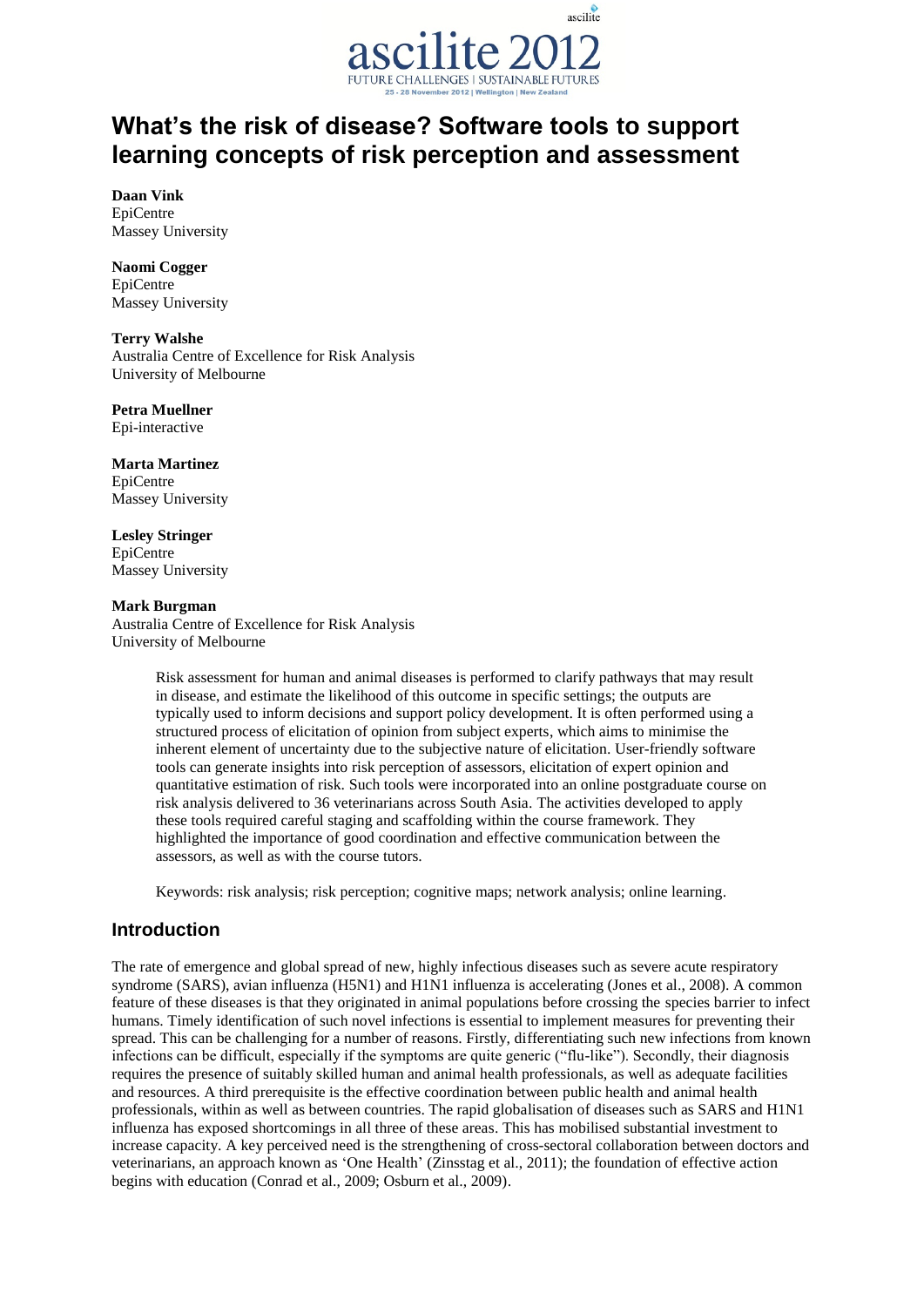In 2010 Massey University launched a "One Health" programme in Asia to strengthen the management of current and emerging human and animal diseases (Vink et al., in press). This programme provides formal training of public health doctors and veterinarians through two Masters degrees: a Master of Public Health (Biosecurity) and a Master of Veterinary Medicine (Biosecurity). The first cohort of students, who commenced their studies in May 2010, consisted of 70 doctors and veterinarians with relevant experience in disease control activities from Afghanistan, Pakistan, India, Bangladesh, Nepal and Sri Lanka. Equal numbers of doctors and veterinarians were enrolled, the objectives being a) to strengthen technical capacity, and provide a unified epidemiological lexicon, b) to foster interaction, communication and active collaboration between the professions and between the participating countries, c) to establish an effective professional network that will be able to bring into practice the principles of "One Health", and d) to improve the candidates" competence at using information and communication technologies, and confidence in working in an online environment. The Masters programmes require completion of eight courses, as shown in Figure 1. Seven of these are taught entirely online, using the Moodle Learning Management System (LMS) (Moodle, 2012); the remaining course (the fourth of the foundation courses) is a combination of online and face-to-face training. The first four courses provide a foundation in epidemiology and are common to both degrees. The remaining four courses address specialised topics related to human or animal health.

This paper presents a selection of interactive learning activities that were integrated into the veterinary specialty course entitled "Risk and Decision-making During Disease Outbreaks" (Figure 1). In the subsequent section, we will summarise the aims, pedagogical considerations, design and structure of the course. This will be followed by a description of three specific activities, successively defining the objectives, implementation and outcomes of each. The paper will conclude with a general discussion on how these activities contributed towards achieving the course aims.



**Figure 1: Programme structure of the MVM (Biosecurity) and MPH (Biosecurity) programme. The activities described in this paper fall within the second course in the sequence of veterinary specialty courses, "Risk and Decision-making During Disease Outbreaks".**

# **Considerations informing course design and structure**

Risk assessment is performed for human and animal diseases to clarify and quantify pathways that may result in disease, and estimate the likelihood of this outcome in specific settings. The outputs are typically used to inform decisions for the management and control of disease. In analogy with evidence-based medicine, the risk assessment process strives to make use of the most reliable and current knowledge. We can distinguish between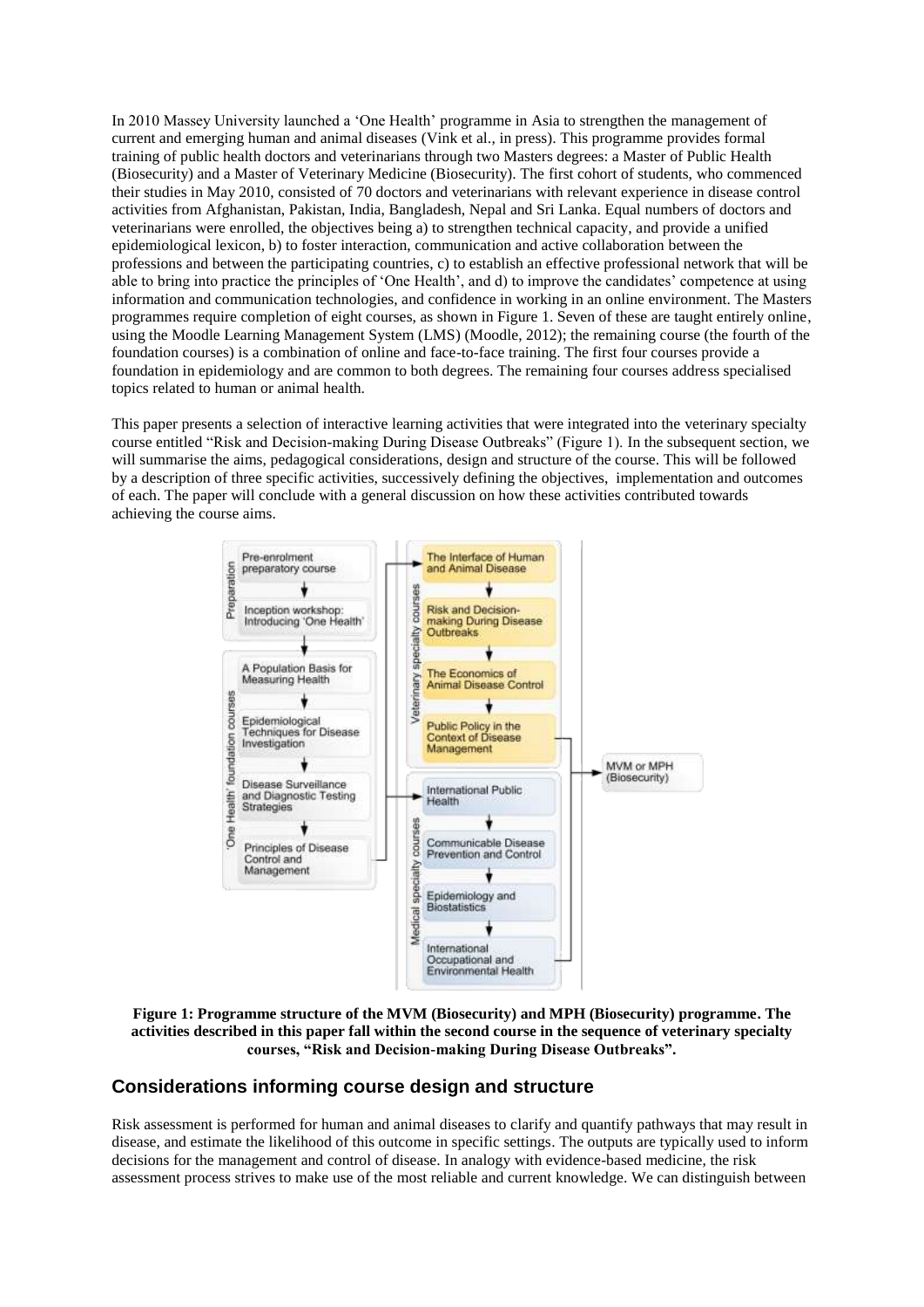explicit knowledge (which is recorded or quantified) and tacit knowledge (which is individual and experiential) (Sandars and Heller, 2006). As the amount of available explicit knowledge on which to base an assessment of risk is often limited, structured techniques have been developed to incorporate the tacit knowledge held by "subject experts". This conforms to the social constructivist view of knowledge, which holds that the knowledge base used for decision-making is not static, but is constantly being expanded and augmented by informationsharing and incorporation of tacit knowledge. This is an integrative process: learners are actively attempting to "update" meaning (Siemens, 2005) and are "learning by doing" (Harasim, 2000). The constructivist theory has led to the concept of "communities of practice" consisting of individuals or members who actively contribute to and expand this collective knowledge base. Such communities can be formally or informally structured, and can meet face-to-face or virtually (Sandars and Heller, 2006).

The course aims were to enable students to formulate risk pathways that may result in disease, estimate the likelihood of this outcome, and utilise these outputs for decision-making. A key objective of the course design was to implement "active" modes of learning which encouraged small-group work and active collaboration. Thirty-six students from Bangladesh, India, Nepal, Pakistan and Sri Lanka were enrolled and grouped into six groups with as diverse a membership as possible in terms of nationality, professional experience and ability. This strived to foster a sense of community of practice, which is reflective of the environment within which risk assessments are carried out in reality. One tutor supported each group when they undertook specific activities; at other times the course coordinator (the second author) provided student support. She also oversaw the delivery of the course, and was involved with overall course assessment and evaluation.

The course was delivered online over a six-week period with a study load of about 20 hours per week. All study materials were made available in the Moodle course, including readings and resources; in addition, all students had full access to the Massey University library. Intensive use was made of native Moodle functionality to perform a combination of individual and group work, including discussion forums, lessons, quizzes and questionnaires. To carry out the specific risk assessment exercises, use was made of additional software tools which were embedded as seamlessly as possible into the LMS. As the course was delivered over a compressed time period, the sequence of content and activities was quite rigidly staged. To ensure students could plan for and engage in the synchronous and asynchronous group activities, they were informed of key calendar dates one month before the course started, and upon course commencement were presented with a clear "roadmap" that outlined activities and assessment dates. Assessment consisted of a combination of individual and small-group outputs. The main assignment (50% of the course total) consisted of an individual risk assessment performed by the student on a topic of his or her own choosing, applying the techniques taught in the course. The activities described below counted for a total of 30%, with the remainder made up of quizzes and the student"s participation in the small-group activities.

# **Course activities**

Three specific activities are described in this section. Each made use of a specific software tool. The activities represented a logical sequence, namely:

- Ranking of disease hazards and agreement between assessors, to illustrate the importance of discussion for overcoming ambiguities in individual risk perception.
- Cognitive mapping of a disease outcome, to illustrate differences in perception and outlook, even when developed as a group, that is, that different "communities of practice" will reach different endpoints.
- Formal specification of a risk model, to quantify the likelihood of a disease outcome under different conditions.

The first two activities were performed in groups, while the third was individual.

# **Risk ranking and risk matrix development**

## *Definitions and objective*

The central concept of a risk matrix is that the likelihood and consequence of disease events are individually scored on a discrete scale by a number of assessors. These descriptors are then used to quantify the level of risk. When repeated for different disease hazards, the hazards can be ranked by risk, and the variability of the risk scores between the assessors can be measured. As the categories on which the scales are based are descriptive, this process is qualitative. This can hinder interpretation, reducing the level of agreement; a process that is referred to as linguistic uncertainty (Regan et al., 2002). Typically, several rounds of risk scoring and discussion are needed to satisfactorily deal with the problems of language and interpretation.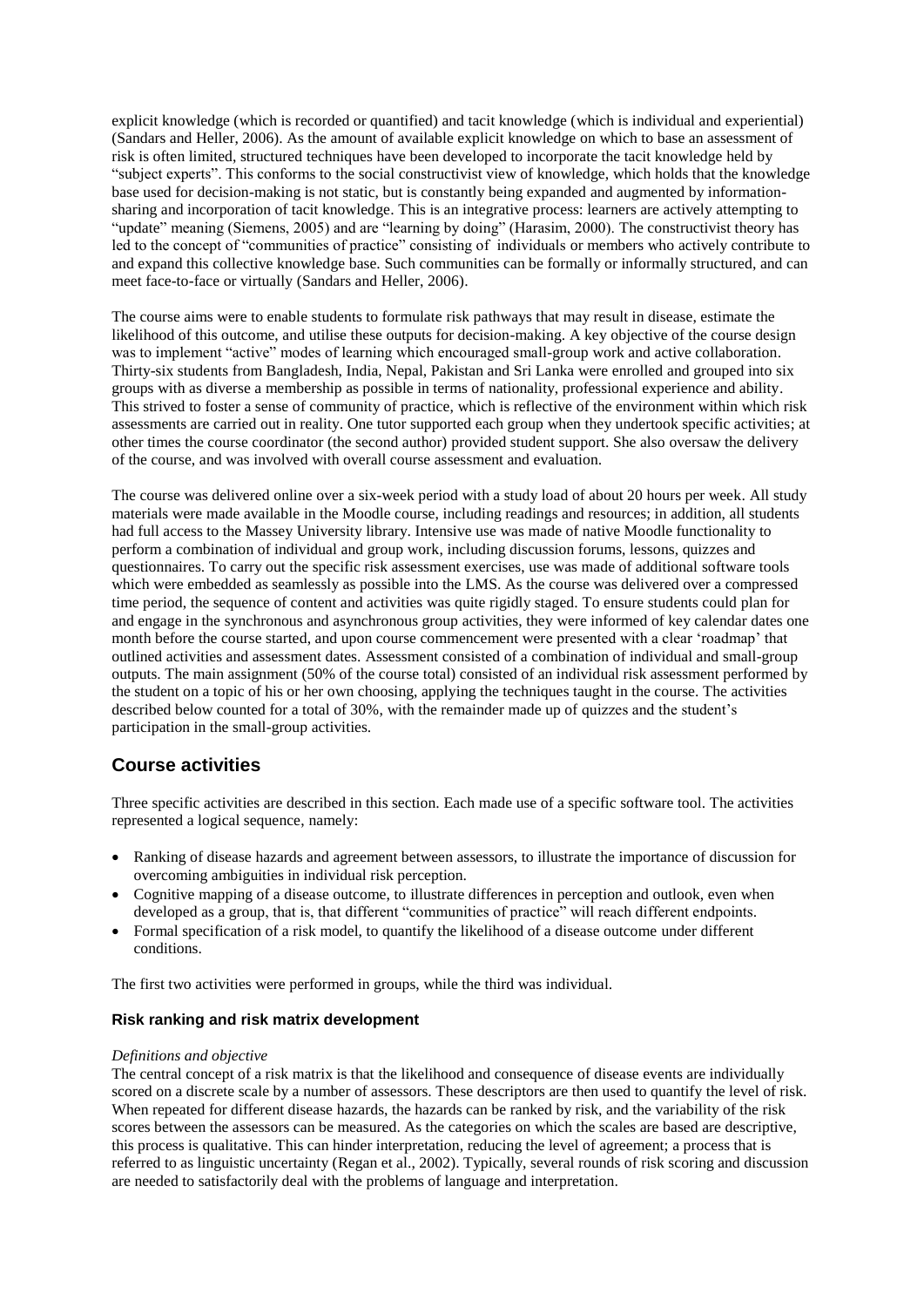The objectives of this activity were to emphasize problems associated with myopia and overconfidence in performing risk analysis, and to instil an appreciation of the capacity of communication and discussion to buffer against these problems. This demonstrates that it is unwise to rely on the perception and tacit knowledge of the individual, and that even within a group, an iterative process is required to refine the analysis.

#### *Implementation*

The activity was structured in a similar fashion as described by Carey and Burgman (2008). In a questionnaire in Moodle, students were asked to qualitatively estimate the consequences associated with eleven infectious animal diseases. Each disease was assigned a numeric score ranging from 1: Insignificant to 5: Catastrophic. Subsequently, the students were asked to estimate the likelihood of these diseases occurring, ranging from 1: Rare to 5: Almost certain. The results were compiled into a risk matrix using Subjective Risk Assessment, a Flash-based tool (Australian Centre of Excellence for Risk Analysis, 2012). Outputs for each group were made available, including a correlation matrix, which measured the level of agreement between each pair of students in the rank order of risk posed by the eleven disease hazards (Figure 2) and a hazard ranking graph, which ordered the disease hazards by magnitude of risk while also displaying the variability of the responses for each disease (Figure 3).

|         |                   |      | $-0.28 - 0.57 - 0.12 - 0.13 - 0.10$ |                  |      |  |  |
|---------|-------------------|------|-------------------------------------|------------------|------|--|--|
| $-0.28$ |                   | 0.47 |                                     | $0.55$ 0.35 0.34 |      |  |  |
| $-0.57$ | 0.47              |      | 0.31                                | 0.37             | 0.17 |  |  |
|         | $-0.12$ 0.55 0.31 |      | $\overline{a}$                      | $0.31$ $0.75$    |      |  |  |
|         |                   |      | $-0.13$ 0.35 0.37 0.31              |                  | 0.66 |  |  |
|         |                   |      | $-0.10$ 0.34 0.17 0.75 0.66         |                  |      |  |  |
|         |                   |      |                                     |                  |      |  |  |
|         |                   |      |                                     |                  |      |  |  |

**Figure 2: Screenshot of the Subjective Risk Assessment interface, showing the rank correlation matrix between six students in one student group. The scores range from 1 (perfect agreement in rank order) to - 1 (complete disagreement), with 0 indicating the level of agreement that could have arisen purely by chance.**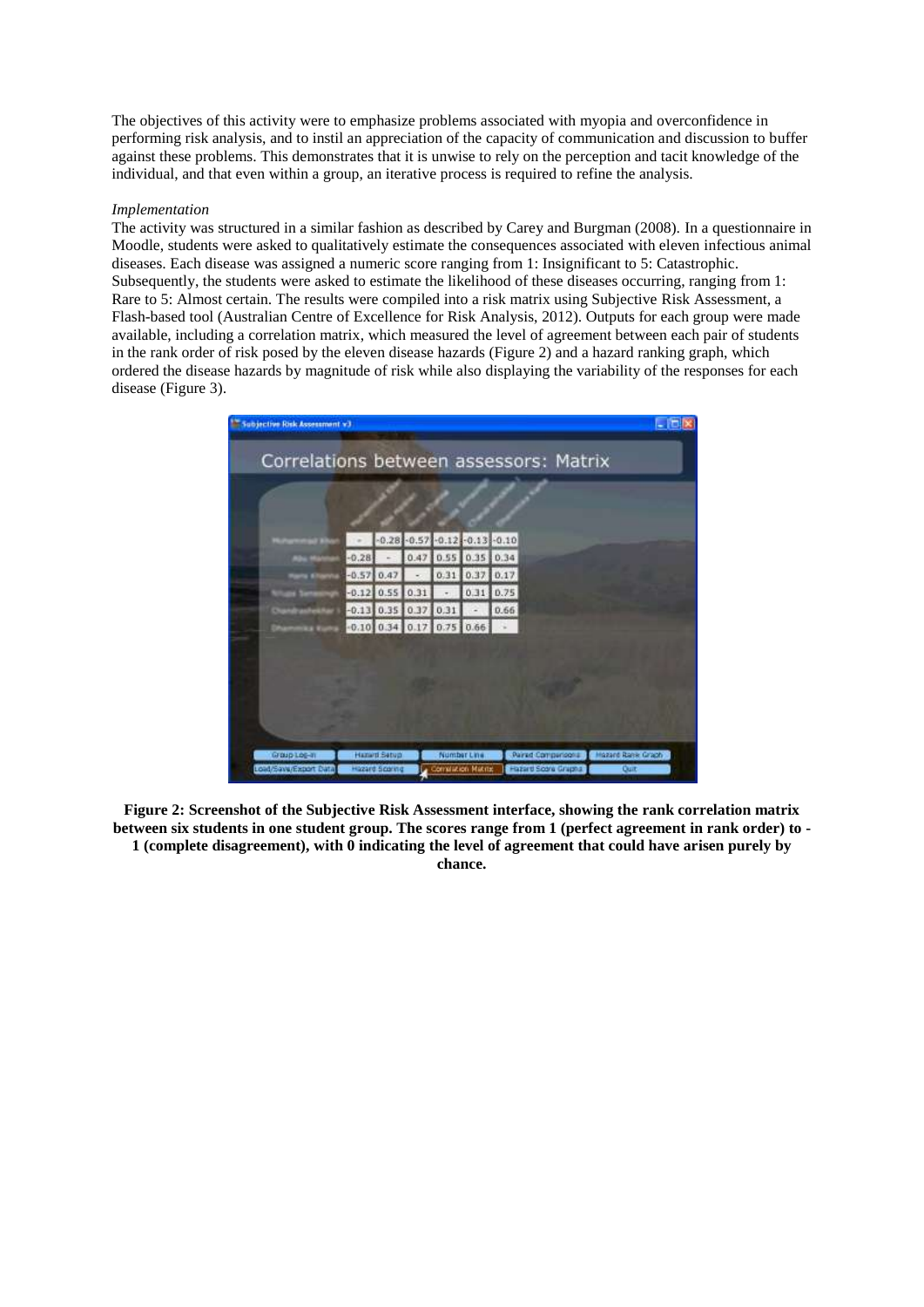

## **Figure 3: Screenshot of the Subjective Risk Assessment interface, showing the hazard ranking graph for the top ten of eleven diseases of one student group.**

In a grouped Moodle discussion forum, students were asked to interpret and discuss the results. They had the opportunity to directly discuss their scores with whomever showed poor agreement to themselves. Subsequently, the sequence of steps was repeated to assess the consistency of the ranking, and whether the agreement between the students had improved.

Students attributed poor agreement entirely to the fact that groups included members from different countries within South Asia, representing a diverse range of backgrounds. To show that these factors could not explain all the variability, the responses of the two questionnaires were also used to generate five country risk matrices.

#### *Outcomes*

The level of agreement in the first round of assessment was generally poor; there were substantial differences in the risk rankings of the disease hazards, as well as in the variability in the perceived risk of each hazard.

In the discussions that followed in the Moodle forums, the six groups generated 187 discussion threads with over 300 comments posted over a four-day period. However, while the hazard rankings in the second round of assessment were somewhat more consistent, and the within-group variability did decrease, the magnitude of the effect was not substantial. For the country-level groups, the students expected the rankings to be more consistent than the regional groups, with smaller variability; this was not the case.

In summary, no clear patterns emerged. This result can be primarily attributed to linguistic uncertainty (Carey and Burgman, 2008), that is, uncertainty arising from inconsistent interpretation of words, or different or imprecise meanings of words. This was alluded to in the discussions, in which students mentioned that they found it difficult to assign scores to consequence or likelihood in such a general context.

## **Cognitive mapping of a disease**

#### *Definitions and objective*

Cognitive maps, which were introduced in the 1970s by Robert Axelrod (1976), are graphical tools for organizing and representing knowledge, and reflect a "narrative" of cause and effect (Novak and Cañas, 2006). They are directed graphs in which nodes represent key concepts, and interconnecting edges represent causal relationships. They are developed following a process of elicitation, which involves selecting relevant concepts, and specifying the direction and sign (positive or negative) of the associations between the selected concepts (Maule et al., 2004). Cognitive maps have been extensively used in education, including in the medical field (Pinto and Zeitz, 1997; Cañas et al., 2003). In medical education, they were found to assist learning for causal mechanisms in the development of disease (Kumar et al., 2011).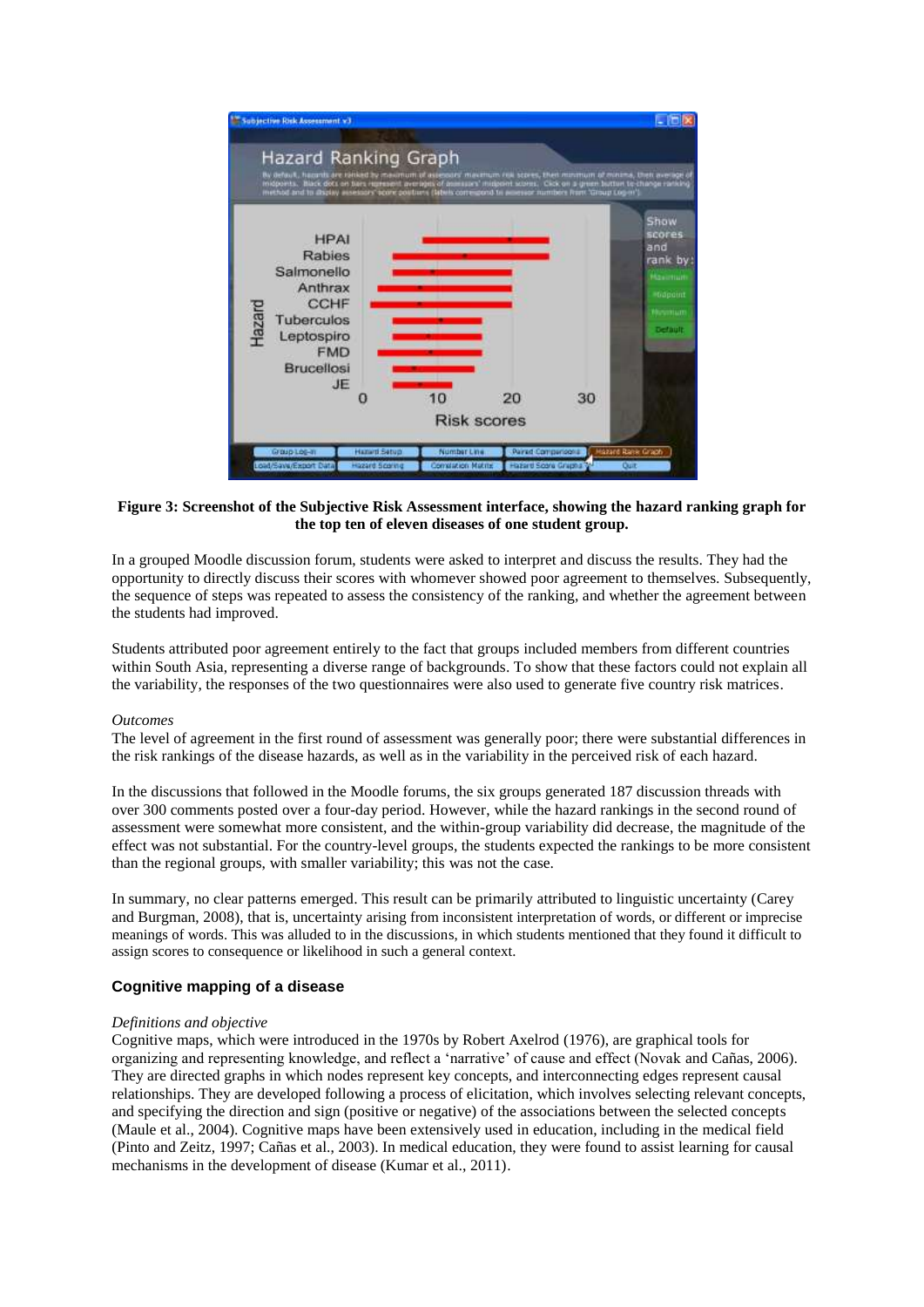In the context of disease causation, it is customary to define an outcome (disease) and putative factors which influence the risk of this outcome occurring. Cognitive maps can effectively visualise the complex and dynamic processes that lead to disease, incorporating factors which are directly related to the outcome (e.g. an infectious agent) as well as factors exerting more indirect effects (e.g. social, cultural and economic drivers). As a consequence of inherent differences in perceptions and outlook, it is inevitable that different people will construct different cognitive maps for the same problem, even when presented with a common set of defined concepts. Elicitation within a community of practice representing multiple stakeholders draws on collective insights, knowledge and experience: this can improve and prioritise exposure pathways. The collaborative nature of elicitation can reconcile different perspectives and reduce linguistic misunderstanding through clear articulation and communication of causal pathways.

The objective of this exercise was to demonstrate that, even when constructing cognitive maps for the same outcome and starting with the same set of factors, and communicating in real time rather than asynchronously, there is substantial variability in the final maps produced; in other words, that the communities of practice represented by the groups had developed distinct ideas and perceptions.

## *Implementation*

This activity was performed as a combination of small-group and individual activities. The disease chosen was rabies, at it has serious implications in human and animal populations, and is prevalent throughout the region in which the course was taught. Consequently, all students had good understanding and knowledge of the disease. Use was made of the IHMC CmapTools software (Institute for Human and Machine Cognition, 2012). A CmapServer was installed on a web server at Massey University, and used to develop the cognitive maps. The students downloaded and installed CmapTools on their laptops, and connected to the CmapServer (Figure 4).



### **Figure 4: Schematic diagram of the cMapTools activity. One facilitator mediated two synchronous sessions with an average of six participants from throughout the region.**

Each of the six student groups could access a folder on the server (Figure 5), which contained a cognitive map containing an outcome node (a human case of rabies, shaded black), and a "parking lot" of concepts: 20 or so risk factors (shaded blue) and six management interventions (shaded green). The maps were developed by the groups using the IRC facility which enabled synchronous collaboration. At appointed times, the students accessed their group map to discuss its development. The group tutor moderated the discussion and followed the lead of the students to construct the map, using the available concepts. To avoid excessive complication, groups were asked to include no more than two management options and six to eight factors. Groups had the option of defining any missing concepts, if they considered these to be essential to discerning the merit of alternative management interventions. The cognitive maps were developed in two sessions of up to two hours each.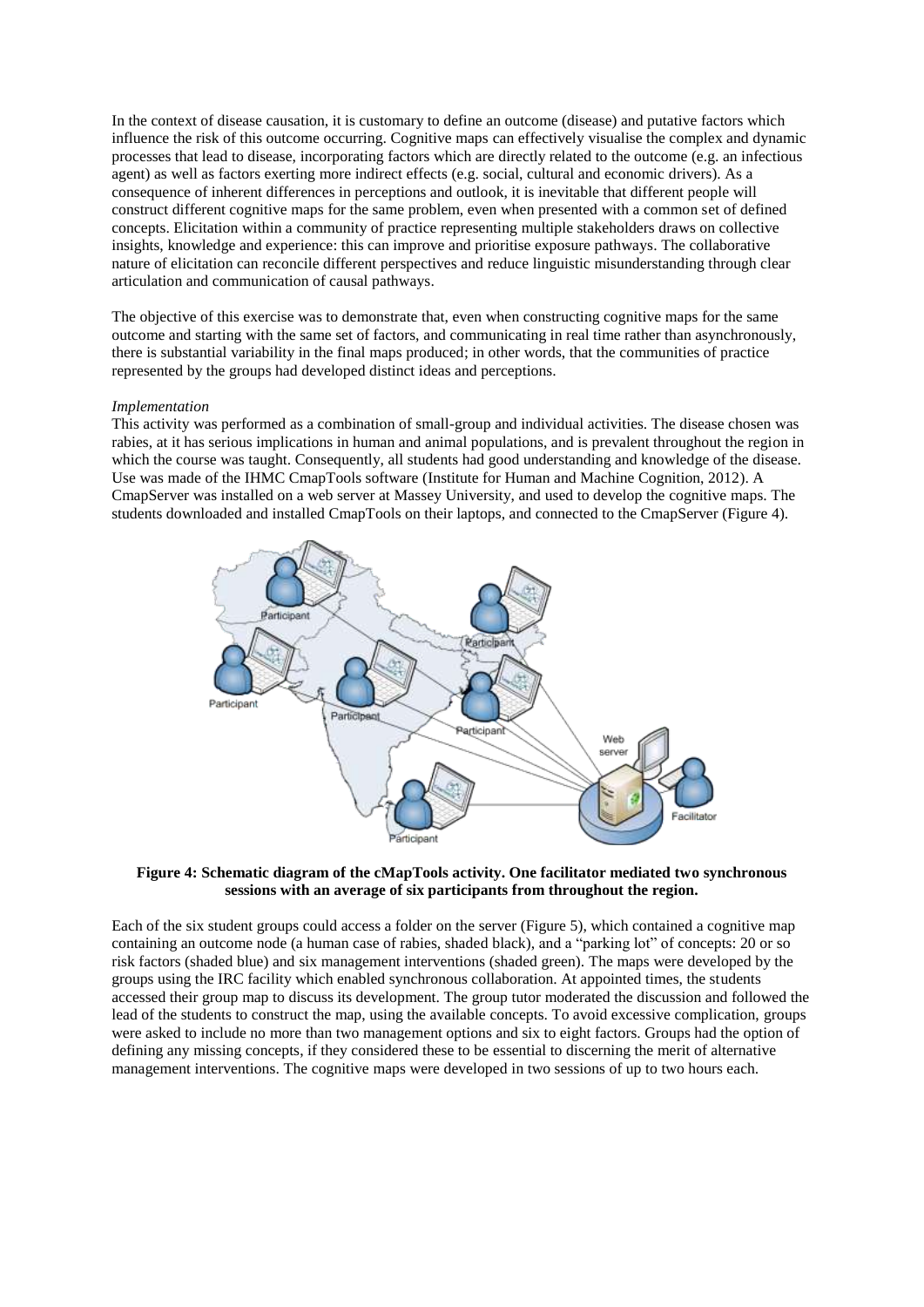

## **Figure 5: Screenshot showing the cMapTools interface, including the location of the server (left top), formatting dialog (left bottom), main user interface (main panel) with real-time IRC.**

After finalisation of the maps, they were uploaded and shared to all students. As part of their assessment, students were asked to constructively review the output of one other group.

#### *Outcomes*

As expected, there were substantial differences between the cognitive maps produced by the six groups, in terms of the overall structure (which included linear and hierarchical causal pathways and maps characterised by high interconnectivity and multiple feedback loops) as well as in the number and selection of concepts chosen. The activity was effective in that it demonstrated the variability between groups; it did help to structure thinking, leading to the definition of exposure pathways and mechanisms; and restricting the number of concepts stimulated discussion on which interventions and risk factors to prioritise.

Constraints of this activity included the logistic requirements (installation of CmapServer, setting up for the activity, providing detailed and accurate installation information to the students); the time differences between New Zealand and the five countries; and limitations in internet connectivity, which made participation very difficult for a small number of students.

CmapTools was voluntarily utilised by students in successive courses in the programme, in different assignments; this indicates that the software was considered user-friendly and insightful.

#### **Quantifying risk by specification of a probabilistic model**

#### *Definitions and objective*

The methods and models considered up to this point were qualitative in nature, or relied on qualitative inputs. As described above, cognitive maps can provide a loose structure for articulating perspectives and pathways. In addition, they can provide a visual model which can form a basis for the specification of a quantitative model, i.e. one in which the inputs and outputs are expressed numerically (Maxwell and Buede, 2003; Mingers and Rosenhead, 2004). The objective of this third activity was to introduce one method of specifying a quantitative model. Such models can easily become mathematically complex. However, the software used for this activity enabled graphical specification of the relationship between variables. This was followed by entry of input values; the software then computed the output value.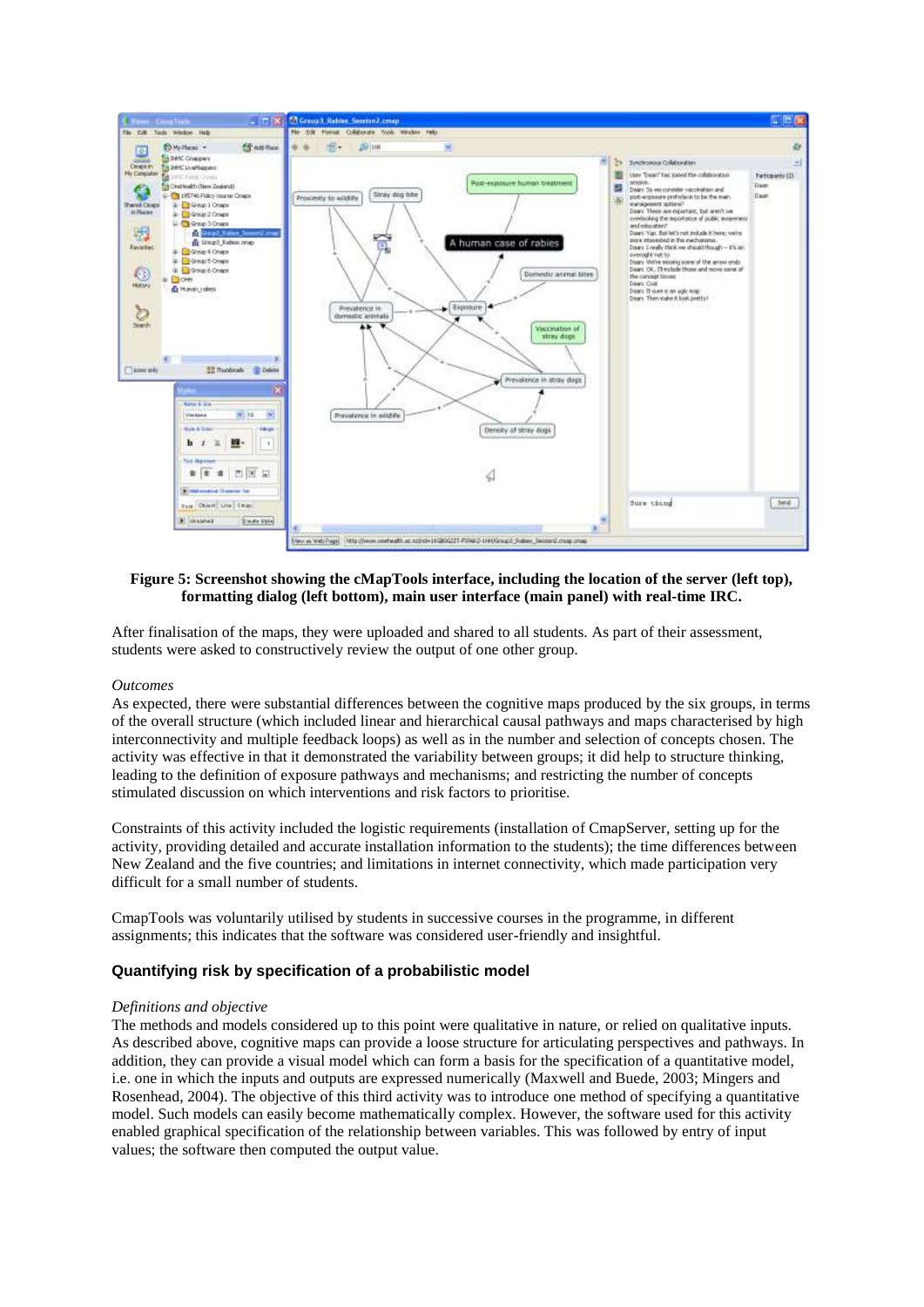#### *Implementation*

As the objective was to familiarise the students with the software, this activity was implemented in Moodle as an individual lesson, rather than as a group activity. The starting point was a simplified cognitive map representing the relationship between several concepts and the occurrence of a human case of rabies (Figure 6).



**Figure 6: Simplified cognitive map which was used as a basis for quantifying the risk probabilities.**

The activity made use of specific software called Netica (Norsys Software Corp., 2012) which enabled the students to replicate this cognitive map, and assign probabilities to the levels of each concept (Figure 7). The software used probability theory to estimate the likelihood of the outcome (a human case), for each of four policy conditions under consideration. All input values were given. Students were asked to update the model by altering parameters and recalculating the estimated outcome.



**Figure 7: Screenshot of the Netica user interface, showing the network of factors leading to the outcome (human case of rabies). The blue node represents a decision node: for each of the four policy options, the likelihood of an individual person contracting rabies is estimated, given the estimates entered for the other factors.**

#### *Outcomes*

As this activity illustrated a more advanced concept, it was incorporated into the course as an individual activity, and successful completion was not assessed. However, it was felt to be relevant for inclusion as it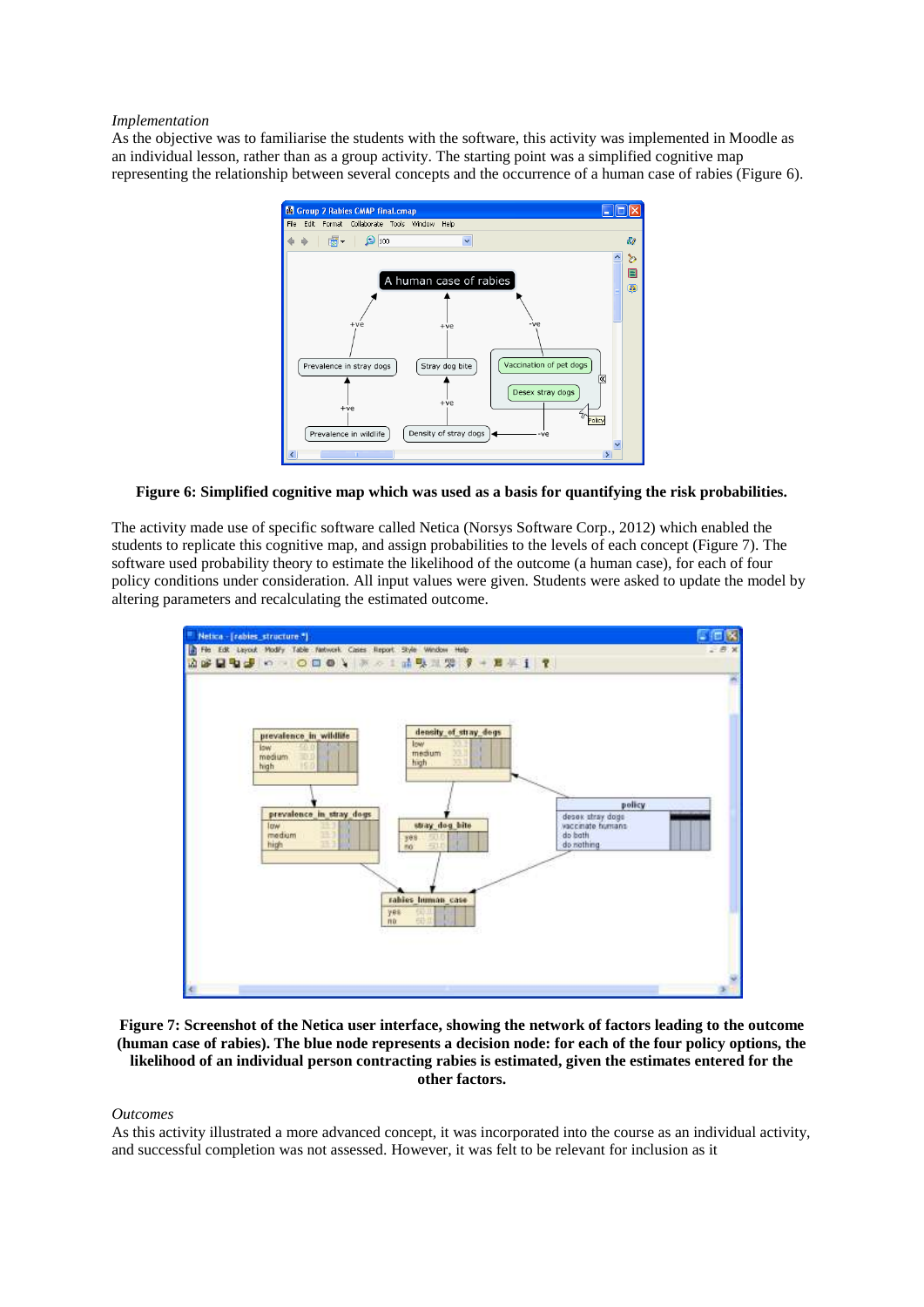- introduced the students to quantitative methods for risk assessment;
- extended the more advanced students; and
- allowed students with a specific interest in this field to benefit from this "state of the art" material.

# **General discussion**

Establishing this Master degree programme was challenging from a number of perspectives. Firstly, developing a programme tailored to the evolving and fast-developing concept represented by "One Health" meant that the curriculum and the course content had to be designed and built from the ground up. Secondly, online learning was a new experience for almost all the South Asian students, the teaching model was unfamiliar to most, and a large range in the students' pre-knowledge and experience needed to be accommodated.. Thirdly, the technical aspects of delivering online distance education into a region with highly variable internet availability required careful consideration.

The concept of "One Health" is, by definition, highly multidisciplinary, spanning human, animal and environmental health. In spite of its complexity, support for this concept has grown exponentially in recent years. One reason for its appeal is that it explicitly aims to counteract the divergence of the human, animal and environmental health professions arising from increasing specialisation. Consequently, the leading objectives of this programme were to establish a consistent lexicon and mastery of relevant competencies. Key strategies to achieve this were to teach into a common learning space, and to establish effective communication and collaboration between students from the different countries. A consistent approach for bringing this into practice was the incorporation of relevant, engaging and multifaceted case studies, which required completion of a set of interactive activities, where applicable in a small-group setting. Students were encouraged to make the best possible use of various information domains, including traditional sources such as the University library, but extending to the internet as well as the knowledge and experience held by the participating students themselves. Our experience has been that online learning lends itself organically to the "One Health" approach: De Laat et al. (2006) comment that the field of networked learning, too, is increasingly interdisciplinary and draws upon theoretical perspectives from the domains of education, the social sciences, computer sciences and linguistics. Sandars (2009) succinctly reviews the changing needs and competencies required for the medical learners of the future, and endorses Siemens" (2005) approach of "connectivism" as a means of identifying and linking information from multiple sources into a dynamic personal knowledge base.

In the risk assessment course presented in this paper, human and animal rabies in South Asia was chosen as an appropriate case study due to its regional relevance and impact. The learning activities that were developed made use of several software tools embedded into the LMS to facilitate the application of the analysis of risk. These activities consisted of a mix of small-group and individual work; a key objective was to establish groups of students from a wide range of countries, professional expertise and experience as "communities of practice". As there is a relative paucity of verifiable information (explicit knowledge) on the case study in question, this approach was especially important to utilise the tacit knowledge held by these groups for the risk assessments. In addition, this approach closely reflected the sequence of techniques which is followed when risk assessment is performed in actuality, and thus presented a learning experience that was intended to feel "real". By following this natural sequence of steps, we could demonstrate and highlight constraints and limitations. The first exercise in subjective risk analysis was designed to illustrate the importance of discussion for overcoming ambiguities in language and individual risk perception, and overconfidence in individual opinion. Subsequently, developing cognitive maps as a group activity emphasized the differences in perception and outlook between groups or "communities". Using a simplified cognitive map as a starting point, the specification of a formal risk model showed how the likelihood of a disease outcome could be quantitatively estimated.

A number of additional activities were incorporated into the course, but were omitted from this paper. For instance, after the specification of the quantitative model, a master class in the elicitation of expert opinion, using a Delphi technique (Linstone and Turoff, 2002), was organised as a teleconference. In two facilitated sessions, panels of eight to twelve student "experts" strived to reach a consensus of opinion on five key questions related to rabies. The scenario was set in a country from which there were no students (Bhutan), to ensure that no students considered themselves to be more highly qualified than others.

To implement the activities within this course over the six-week period of delivery, careful staging within the course framework was required, as well as providing appropriate scaffolding to individual students. This relied on clear communication and effective coordination on between the course tutors and students. The use of the software tools was very highly rated in the course evaluation questionnaire, although a number of students found the subject and content challenging. In addition, the collaborative nature was appreciated, particularly the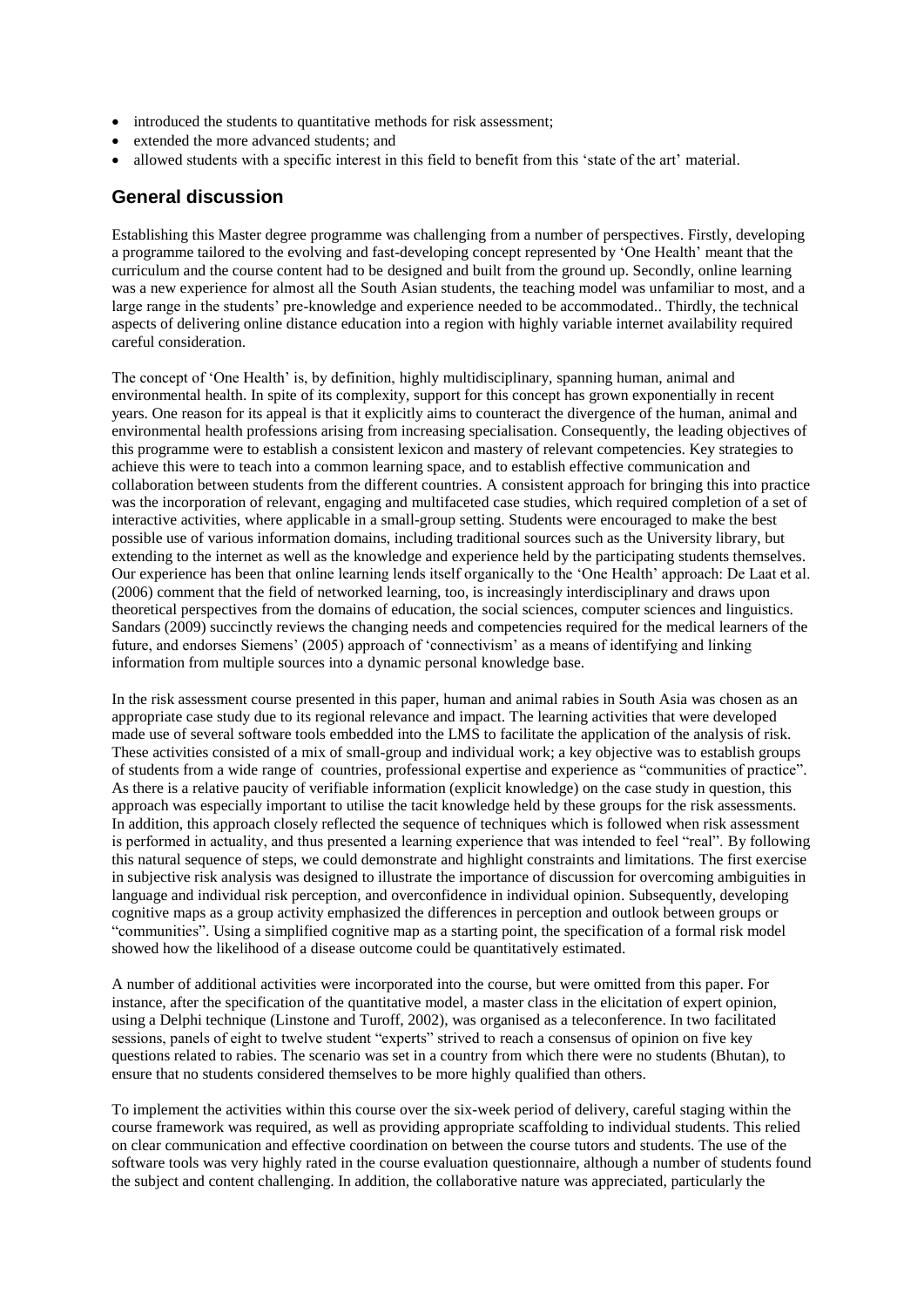synchronous group communication sessions. The largest constraints stemmed from difficulties in communication. Firstly, limitations in internet connectivity, speed and reliability made it difficult for a number of students to participate fully in the synchronous sessions. The second constraint was language-based: it was evident that linguistic uncertainty not only applied to risk-related concepts, but also extended to some students' ability to perform the activities! From the submitted individual assignments, it was clear that most students had grasped the fundamental concepts of risk assessment, and a number submitted excellent assignments. Three students failed the course, due primarily to insufficient time spent studying rather than a lack of ability.

# **Conclusion**

The software tools described in this paper have been successfully used for teaching risk assessment in a face-toface delivery mode. However, integrating the combined set of these tools coherently into a fully online learning environment, and supporting this with the native functionality of the LMS to facilitate learning, extended the utility of these tools and enabled students to understand the contexts in which they should be applied. This enabled "state-of-the-art" techniques in the field of risk analysis to be easily incorporated into the course.

# **References**

- Australian Centre of Excellence for Risk Analysis. (2012). *Subjective Risk Assessment Version 3.* Retrieved 12 June 2012 from [http://www.acera.unimelb.edu.au/materials/software.html.](http://www.acera.unimelb.edu.au/materials/software.html)
- Axelrod, R. (1976). *The structure of decision: Cognitive maps of political elites.* Princeton: Princeton University Press.
- Cañas A. J., Coffey J. W., Carnot M. J., Feltovich P., Hoffman R. R., Feltovich J. & Novak D. (2003). *A summary of literature pertaining to the use of concept mapping techniques and technologies for education and performance support.* Retrieved from [http://www.ihmc.us.](http://www.ihmc.us/)
- Carey, J. M. & Burgman, M. A. (2008). Linguistic Uncertainty in Qualitative Risk Analysis and How to Minimize It. *Annals of the New York Academy of Sciences,* 1128, 13-17.
- Conrad P. A., Mazet J. A., Clifford D., Scott C. & Wilkes M. (2009). Evolution of a transdisciplinary "One Medicine–One Health" approach to global health education at the University of California, Davis. *Preventive Veterinary Medicine,* 92, 268-274.
- De Laat M., Lally V., Simons R.-J. & Wenger, E. (2006). A selective analysis of empirical findings in networked learning research in higher education: Questing for coherence. *Educational Research Review,* 99– 111
- Institute for Human and Machine Cognition. (2012). *IHMC CmapTools*. Retrieved from [http://cmap.ihmc.us.](http://cmap.ihmc.us/)
- Jones, K. E., Patel, N. G., Levy, M. A., Storeygard, A., Balk, D. ,Gittleman, J. L. & Daszak, P. (2008). Global trends in emerging infectious diseases. *Nature,* 451(7181), 990-993.
- Kumar, S., Dee, F., Kumar, R., & Velan, G. (2011). Benefits of testable concept maps for learning about pathogenesis of disease. *Teaching and Learning in Medicine*, 23(2), 137-143.
- Linstone, H. A. & Turoff M. (Eds.). (2002). *The Delphi method: techniques and applications*. Retrieved from [http://is.njit.edu/turoff.](http://is.njit.edu/turoff)
- Maule, A. J. Hodgkinson, G. P. & Brown, N. J. (2004). Causal cognitive mapping in the organisational strategy field. *Organisational Research Methods,* 7(3), 26.
- Maxwell, D. T. & Buede, D. M. (2003). Composing and constructing value focused influence diagrams: a specification for decision model formulation. *Journal of Multi-Criteria Decision Analysi*s, 12, 225-243.
- Mingers, J. & Rosenhead, J. (2004). Problem structuring methods in action. *European Journal of Operational Research,* 152, 530-554.
- Moodle. (2012) *Open-source Community-based Tools for Learning*. Retrieved 12 June 2012 from [http://www.moodle.org.](http://www.moodle.org/)
- Norsys Software Corp. (2012). *NeticaTM Application*. Retrieved 12 June 2012 from [http://www.norsys.com/netica.html.](http://www.norsys.com/netica.html)
- Novak, J. D. & Cañas, A. J. (2008). *The Theory Underlying Concept Maps and How to Construct and Use Them.* Retrieved from

[http://cmap.ihmc.us/Publications/ResearchPapers/TheoryUnderlyingConceptMaps.pdf.](http://cmap.ihmc.us/Publications/ResearchPapers/TheoryUnderlyingConceptMaps.pdf)

- Osburn B., Scott C. & Gibbs P. (2009). One World One Medicine One Health: Emerging veterinary challenges and opportunities. *Revue Scientifique et Technique de l'Office Internationale de Epizooties,* 28, 481-486.
- Pinto A. J. & Zeitz H. J. (1997) Concept mapping: A strategy for promoting meaningful learning in medical education. *Medical Teacher,* 19, 114-21.
- Regan, H. M., Colyan, M. & Burgman, M. A. (2002). A taxonomy and treatment of uncertainty for ecology and conservation biology. *Ecological Applications,* 12(2), 618-628.